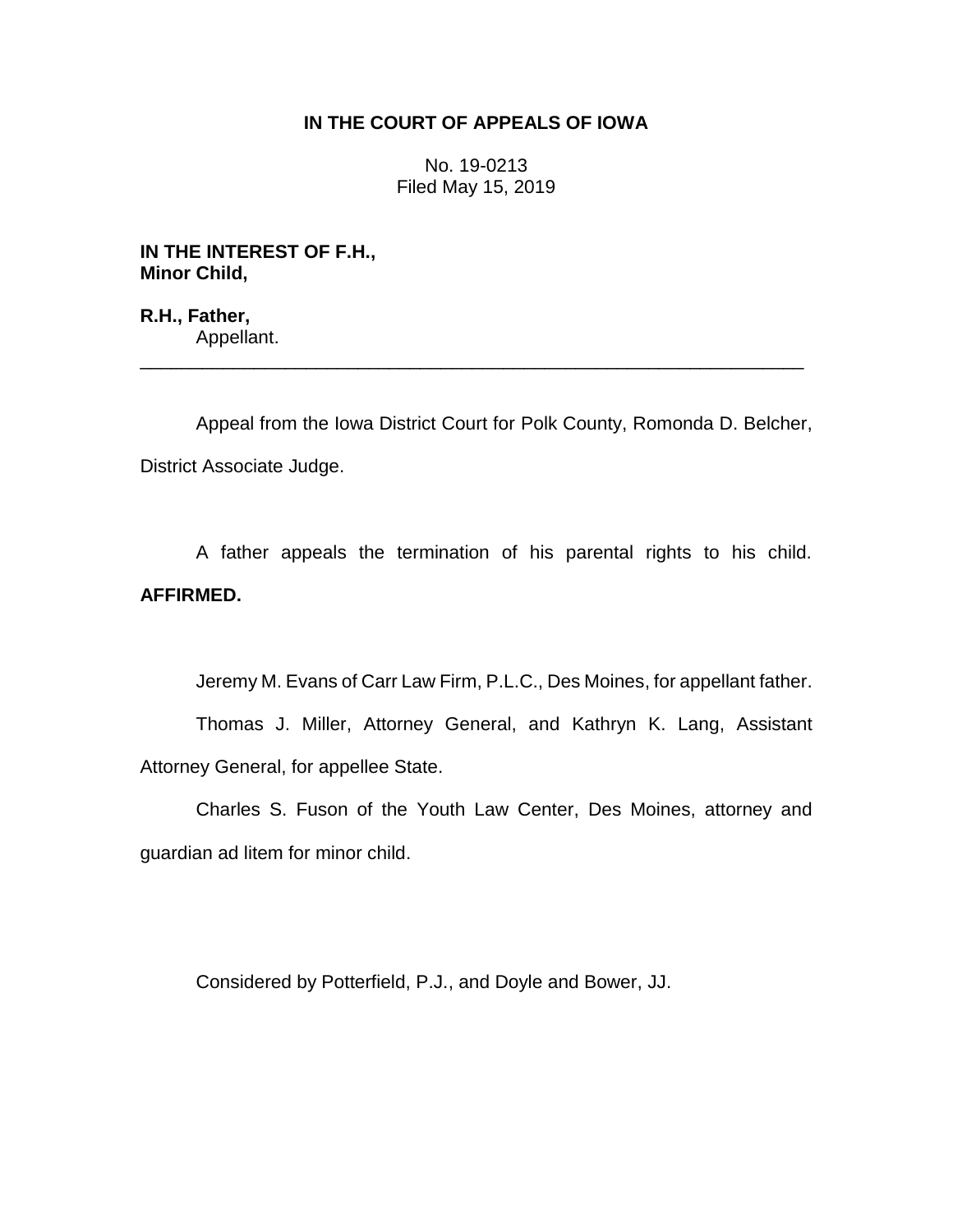**DOYLE, Judge.**

 $\overline{a}$ 

A father appeals the termination of his parental rights to his child pursuant to Iowa Code section 232.116(1)(g), (h), and (*l*) (2018), arguing the State failed to prove the grounds for termination by clear and convincing evidence.<sup>1</sup> Our review is de novo. *In re L.T.*, 924 N.W.2d 521, 526 (Iowa 2019).

Although the father states the juvenile court erred in terminating his parental rights pursuant to section 232.116(1)(g), (h), and (*l*), he only makes an argument concerning termination under section 232.116(1)(h). His failure to make any argument concerning the termination of his parental rights under section 232.116(1)(g) and (*l*) waives any challenge to termination under these paragraphs. *See* Iowa R. App. P. 6.903(2)(g)(3) (requiring appellant's brief to contain argument section presenting contentions and the reasons for them with citations to authority relied on and stating "[f]ailure to cite authority in support of an issue may be deemed waiver of that issue"); *Richardson v. Neppl*, 182 N.W.2d 384, 390 (Iowa 1970) ("A proposition neither assigned nor argued presents no question and need not be considered by us on review."). Regardless, we find ample evidence establishes the grounds for termination under section 232.116(1)(g) and (*l*). Because the juvenile court ordered termination on more than one statutory ground, we need only find grounds to terminate on one of the sections to affirm. *In re T.S*., 868 N.W.2d 425, 435 (Iowa Ct. App. 2015). We therefore need not address the father's argument concerning section 232.116(1)(h).

 $1$  The mother's parental rights to the child were also terminated. She is not a party to this appeal.